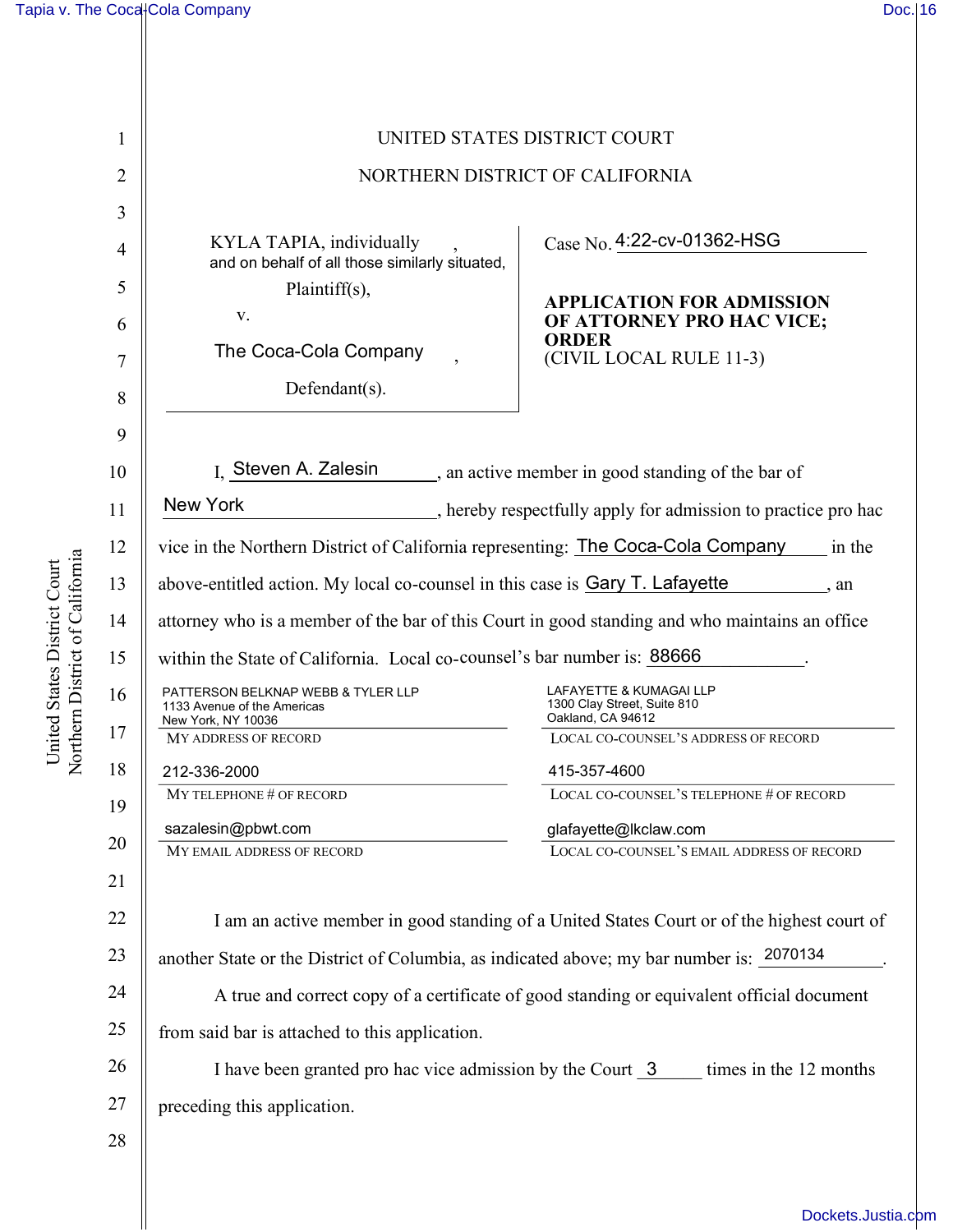| $\mathbf{1}$   | I agree to familiarize myself with, and abide by, the Local Rules of this Court, especially       |  |
|----------------|---------------------------------------------------------------------------------------------------|--|
| $\overline{2}$ | the Standards of Professional Conduct for attorneys and the Alternative Dispute Resolution Local  |  |
| 3              | Rules. I declare under penalty of perjury that the foregoing is true and correct.                 |  |
| $\overline{4}$ | MAJ alen<br>Dated: May 6, 2022                                                                    |  |
| 5              | <b>APPLICANT</b>                                                                                  |  |
| 6              |                                                                                                   |  |
| 7              |                                                                                                   |  |
| 8              | ORDER GRANTING APPLICATION                                                                        |  |
| 9              | FOR ADMISSION OF ATTORNEY PRO HAC VICE                                                            |  |
| 10             |                                                                                                   |  |
| 11             | IT IS HEREBY ORDERED THAT the application of Steven A. Zalesin<br>$\overline{1}$                  |  |
| 12             | granted, subject to the terms and conditions of Civil L.R. 11-3. All papers filed by the attorney |  |
| 13             | must indicate appearance pro hac vice. Service of papers upon, and communication with, local co-  |  |
| 14             | counsel designated in the application will constitute notice to the party.                        |  |
| 15             | Dated: 5/6/2022                                                                                   |  |
| 16             |                                                                                                   |  |
| 17             | Haywood & Gill                                                                                    |  |
| 18             | UNITED STATES DISTRICT JUDGE                                                                      |  |
| 19             |                                                                                                   |  |
| 20             |                                                                                                   |  |
| 21             |                                                                                                   |  |
| $22\,$         |                                                                                                   |  |
| 23             |                                                                                                   |  |
| 24             |                                                                                                   |  |
| 25             |                                                                                                   |  |
| 26             |                                                                                                   |  |
| 27             |                                                                                                   |  |
| 28             |                                                                                                   |  |
|                | $\overline{2}$<br><b>Updated 11/2021</b>                                                          |  |
|                |                                                                                                   |  |

United States District Court<br>Northern District of California Northern District of California United States District Court

Ш